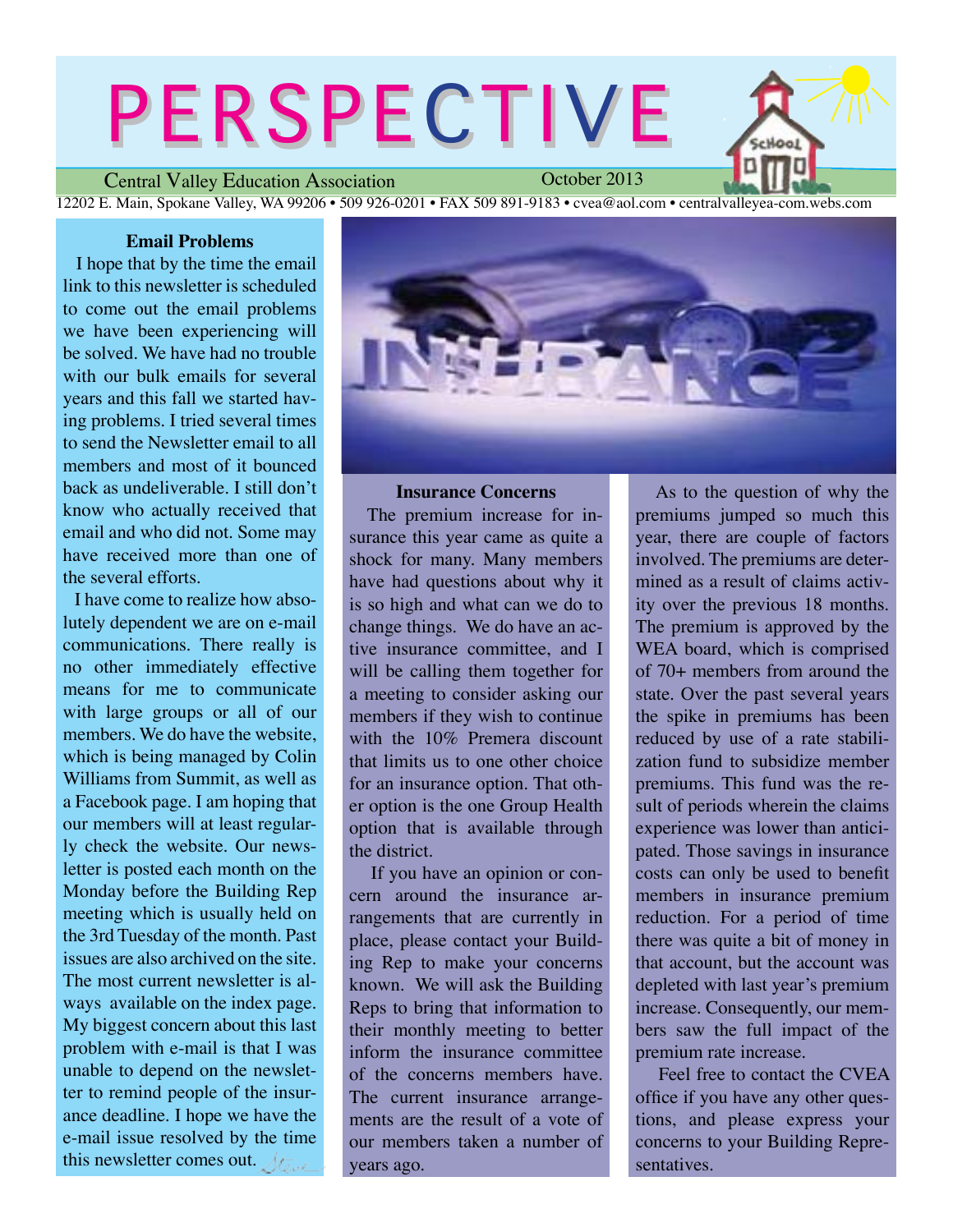## **Building Representatives**

 The Representative Council of the Central Valley Education Association is made up of the CVEA Executive Board and Building Representatives from all buildings in the district. Each building is allowed a representative for every ten certificated employee members or major portion thereof. This organization meets once a month, usually the third Tuesday.

 The Rep Council is the heart of the organization. It approves the annual budget, selects members of the bargaining team and must ratify any changes in the organization's Bylaws.

 Most importantly they provide the direct link between the members in the trenches and the Executive Board. Please get to know your Rep(s) and thank them for all they do. As you can see from the listings below there are positions open in most buildings. Please consider serving. If you are interested please talk to a Building Rep or call the CVEA office.

 The listing we have as of this article for Building Representatives is:

#### **Adams**

Mark Hollenbeck

**Broadway** Darren Herndon **Chester**

Denise Kennedy

# **Greenacres Elementary**

Pat Kerley Holli Parker Lisa Wardian

**Kindergarten Center** Bob McCaslin Kim Martins Amy Milliken Mary Lou Moglia

Lacey Grummons **Liberty Lake** DM Freed June Cunningham **McDonald** Arlene Godfrey **Opportunity** Brian Hastings Sharon Stevenson **Ponderosa** Mary Ann Sullivan Shirley Brick **Progress** Pam Popp **South Pines** Martha Bayle **Summit/SVLA** Shellie Mackie Colin Williams **Sunrise** Nikki Hays Kathy Anderson **University Elementary** Linda Honn Rachel Krum **Bowdish** Pete Whipple Eric Roal **Evergreen** Beth Lindow **Greenacres Middle School** Melanie Croskrey Brenda Hill **Horizon** Todd Clark Scott Hilfiker **North Pines**

Theresa Darke Dorinda Belcher-Hearn **Barker HS** Jana McKnight Dan Oster **Central Valley HS** Karen Floyd Jennifer Stalwick Larry Bernbaum Brad Thew Suzanne Smith Deanna Ristau Mariann Torretta **University HS** Alexis Carter Mike Ganey Tina Baker David Smith Paul Schneider John Wolfe Paul Jensen Crissy Francek **Spokane Valley Tech** Karen Kielbon **Early Learning Center** Amber Stuart Cheryl Sampson **Special Services** Marci Haynes Danielle Stroe If any of the above list is in-

correct (people listed who are no longer reps or people missing who are,) please send an email to cvea@aol.com to let us know so we can make the appropriate changes.

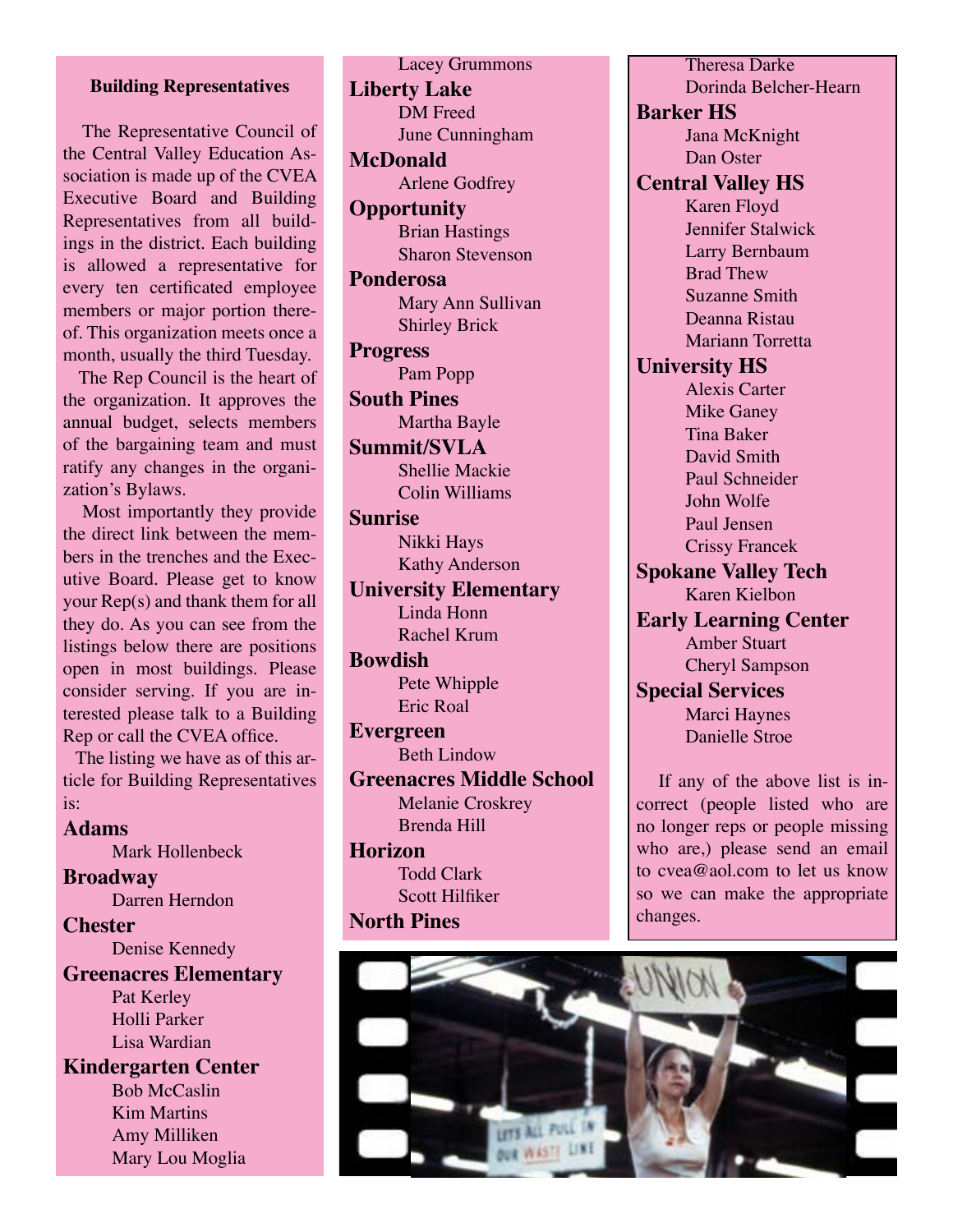# **Big changes coming for National Board Certification**

 There are significant changes coming next year for the National Board for Professional Teaching Standards (NBPTS) certification, so if you're thinking about embarking on this process, you may want to consider attempting certification this year instead of waiting.

First the good news:

• The new certification process (NB 3.0) will cost less. The current \$2500 fee will be reduced to \$1900 with an option to "pay-asyou-go."

• Candidates will be able to complete any of the four components in any order.

• Candidates will no longer be required to complete all components within one school year.

• The new process will be more flexible and streamlined, and will reflect the latest research on the teaching profession. Certification was last updated in 2001.

• Washington State is still offering an annual \$5000 bonus for those who are National Board certified. Now the bad news:

• The National Board for Professional Teaching Standards plans to phase in NB 3.0 over the next three school years. This means that after this year, **no one will be able to achieve certification until the fall of 2017, and the first \$5000 bonus check won't be paid until June of 2018.**

• NB 3.0 Component 1 will be available in Fall 2014.

• NB 3.0 Component 2 will be available in Spring 2015.

• NB 3.0 Component 3 will be available in the 2015-16 school year.

• NB 3.0 Component 4 will be available in the 2016-17 school year.

• Candidates who wish to go through certification in one school year will not be able to do so until 2016's–17. Those who start the process prior to 2016–17 will only be able to complete the components that are available.

• Anyone who planned on doing "Take One!" this year in order to bank their score towards future certification will not be able to do so. The "Take One!" program is being discontinued.

 Should you decide to pursue full certification this year, the district offers a grant of up to \$850 toward certification or re-certification for a limited number of people.

 WEA, the Office of the Superintendent of Public Education, and the Center for Strengthening the Teaching Profession are gearing up to support the expected influx of new candidates this year once teachers realize they won't get another chance at the \$5000 bonus until **June 2018**.

 If you're interested in beginning the certification process, the website is [www.nbpts.org](http://www.nbpts.org).

#### **Reprinted (with modification) with permission from Lake Washington's UPDATE You MUST report suspected child abuse**

It is important to know that under Washington state law, you are required to report any suspected child abuse or neglect to Child Protective Services (CPS) or law enforcement. Failure to do so could result in your teaching certificate being revoked, which would prevent you from teaching in any public school in Washington.

Central Valley Board Policy

states:

 "Classified and certified staff are legally responsible for reporting all suspected cases of child abuse and neglect. A certificated or classified school employee who has knowledge or reasonable cause to believe that a student has been the victim of physical abuse or sexual misconduct by another school employee shall report such abuse or misconduct to the appropriate school administrator. The administrator shall report to the proper law enforcement agency if he or she has reasonable cause to believe that the misconduct or abuse has occurred under RCW 26.44.030. Under state law staff is free from liability for reporting instances of abuse or neglect and professional staff are criminally liable for failure to do so.

 Staff need not verify that the child has, in fact, been abused or neglected. Any condition or information that may reasonably be related to abuse or neglect should be reported..."

 The requirement to report is for ANY suspected abuse or neglect, not just abuse or neglect by school personnel. It is extremely important that teachers obtain documentation that a report has been made. Reports to CPS must be made as soon as possible, but in no case later than 48 hours after first suspecting that abuse/neglect has occurred - even if this means you have to call CPS yourself in order to meet the deadline.

 Be sure that a report form has been filled out with one copy retained in the building office, one sent to Special Services, and one for your files. Keep your report in a confidential, locked filing cabinet and not left out for others to see or access.